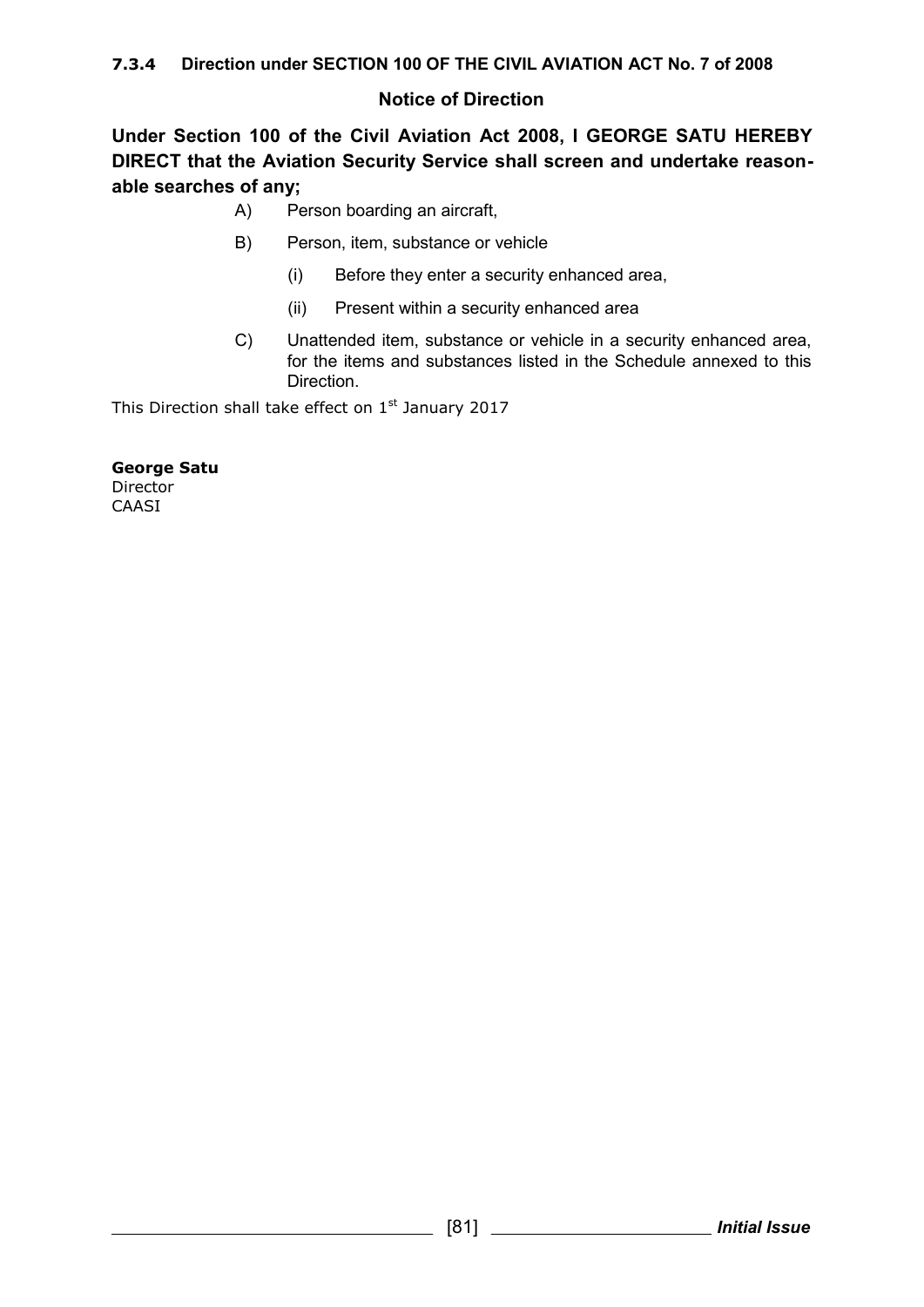### **CATEGORY 1: FIREARMS, GUNS AND WEAPONS**

- Air pistols, rifles and pellet guns
- All firearms (pistols, revolvers, rifles, shotguns)
- Animal humane killers Ball bearing guns.
- Catapults
- Component parts of firearms (excluding telescopic sighting devices and sights)
- Cross bows
- Harpoon and spear guns Industrial bolt and nail guns
- Lighters shaped like a firearm
- Replica and imitation firearms
- Signal flare pistols
- Starter pistols
- Stun or shocking devices, e.g. cattle prods, ballistic conducted energy weapons (Taser)
- Toy guns of all types

## **CATEGORY 2: POINTED / EDGED WEAPONS AND SHARP OBJECTS**

- Axes and hatchets
- Arrows and darts
- Crampons
- Harpoons and spears
- Ice axes and ice picks
- Ice skates
- Lockable or flick knives with blades of any length
- Knives, both real and ceremonial knives, with blades of more than 6cm, made of metal or any other material strong enough to be used as a potential weapon
- Meat cleavers
- **Machetes**
- Open razors and blades (not safety or disposable razors with blades enclosed in cartridge)
- Sabres, swords and swordsticks
- Scalpels
- Scissors blades more than 6cm (blunt or rounded-ended scissors less than 6cm allowed)
- Ski and walking/hiking poles
- Throwing stars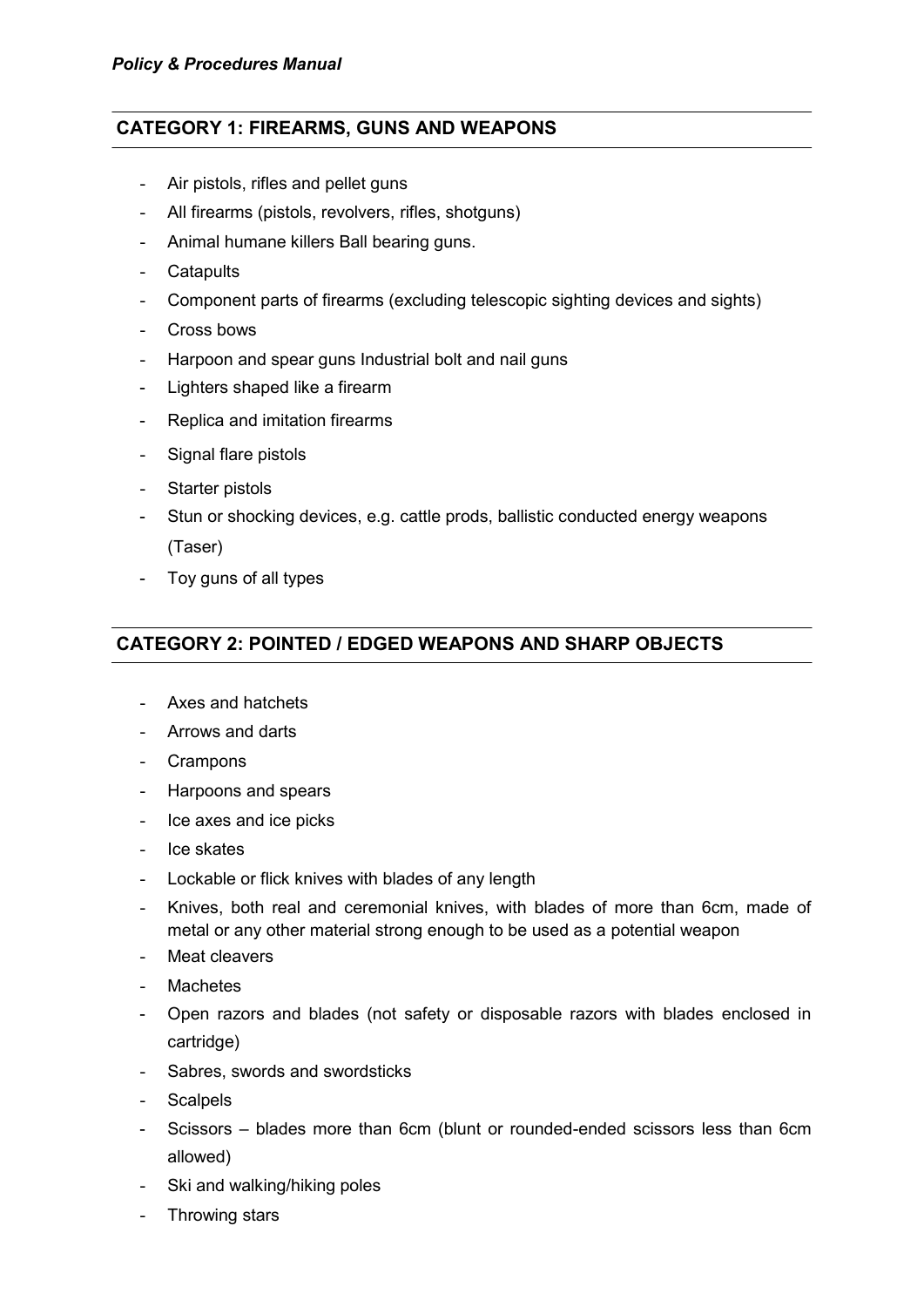- Tradesman's tools that have the potential to be used as a pointed or edged weapon, e.g. drills and drill bits, box cutters, utility knives, all saws, screwdrivers, crowbars, hammers, pliers, wrenches/spanners, blow torches.

## **CATEGORY 3: BLUNT INSTRUMENTS**

- Baseball and softball bats
- Billiard, snooker and pool cues
- Clubs or batons rigid or flexible e.g. Billy clubs, blackjacks, nightsticks and batons
- Cricket bats
- Fishing rods
- Golf clubs
- Hockey sticks
- Kayak and canoe paddle
- Lacrosse sticks
- Martial arts equipment e.g knuckledusters, clubs, coshes, rice flails, nun chucks kubatons, kubasaunts
- Skateboards